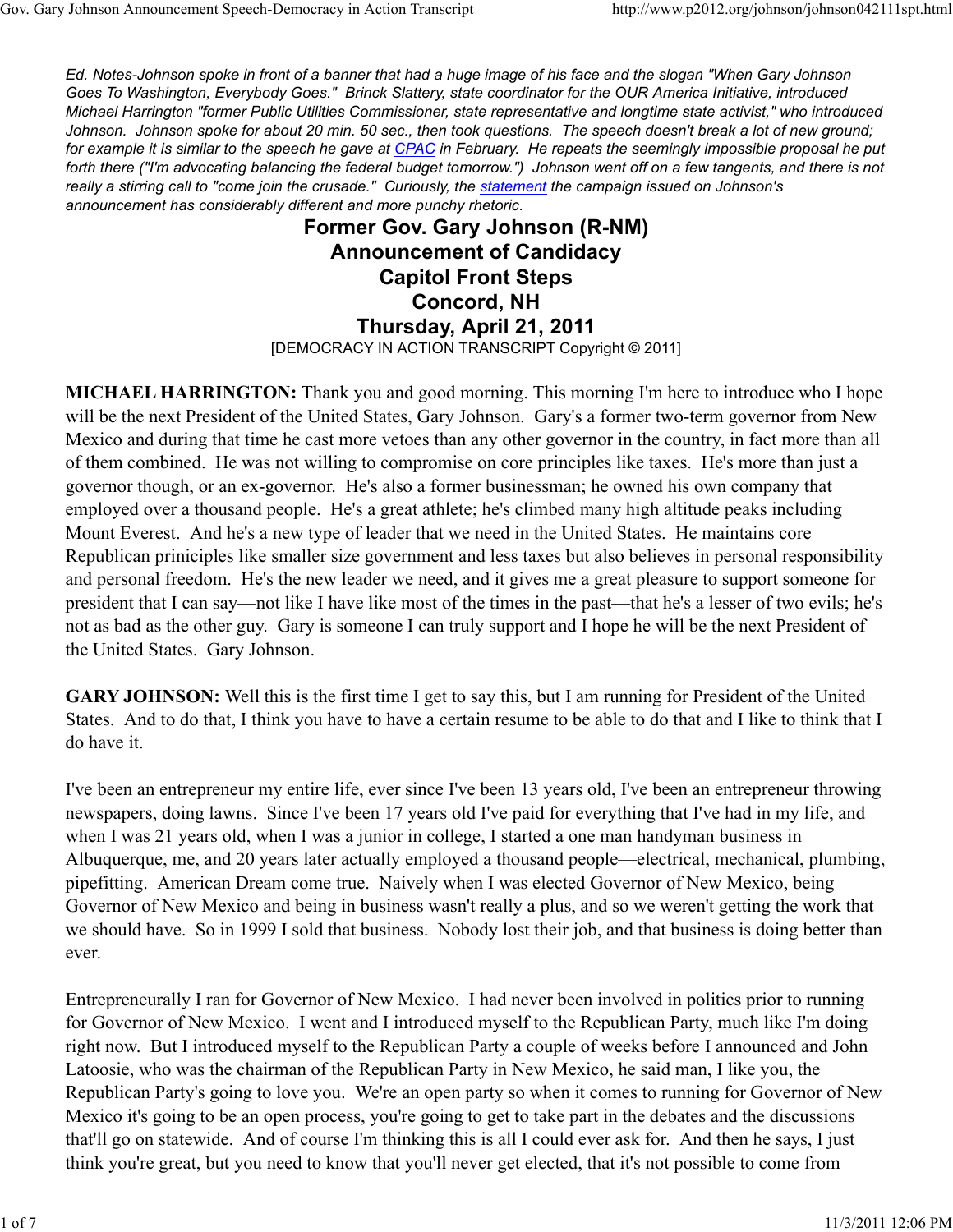completely outside of politics and get elected Governor in a state that's two to one Democrat.

Well I got elected, and I would like to think it was based on what I had to say, and it's what I have to say right now. Everything should be a cost-benefit analysis. What are we spending our money on and what are we getting for the money we're spending. So in New Mexico I think I was more outspoken than any governor in the country regarding school choice. I really believe in free markets. I really believe that bringing in this case educational entrepreneurs to bear when it comes to education would really make a difference. So I did that in New Mexico.

I probably, it may be a bit of an embellishment, but I may have vetoed more bills, when you consider the line items that I also vetoed in New Mexico, I may have vetoed more legislation than the other 49 governors in the country combined. And it wasn't just saying no. It was really looking at what we were spending our money on and what we were getting for the money that we were spending. And I really do believe in smaller government. I really believe that there are consequences of legislation that gets passed, and maybe it isn't in our best interest[s?] to pass all the legislation that we pass, that it layers, that it layers bureaucracy on transactions that aren't made any safer by you and I, but that just end up just making it so much more cumbersome, so much more burdensome and ends up adding a lot of money as opposed to the notion of liberty and freedom and the personal responsibility that goes along with that.

As Governor of New Mexico, I think I raised a dialogue regarding the war on drugs. It was just an extension of everything that I did as Governor of New Mexico which was what are we spending our money on and what are we getting for the money that we're spending.

So I'm outraged over the fact that this country is bankrupt. And how did we get here? How did we get ourselves into this position? My entire life, I've watched government spend more money than what it takes in, and I've just always thought that there would be a day of reckoning with regard to that spending. And I think that day of reckoning is here and that it's right now, and that it needs to be fixed. So who's responsible?

A week ago I'm asked, should President Obama's health care plan be repealed? Yes, I think that President Obama's health care plan should be repealed because we simply can't afford it. But what I said then and I'll say now, I think Republicans would gain a lot of credibility in this argument if Republicans would offer up a repeal of the prescription health care benefit that they passed when they controlled both houses of Congress and ran up record deficits. Now those record deficits and that spending is pale in comparison to today, but the point is is both parties can share in where we've gotten to right now. I think we're on the verge of a financial collapse in this country. And it's, the writing's on the wall. This isn't fear-mongering, this is we are going to encounter a financial collapse because quite simply we can't repay \$14 trillion in debt when we're racking up \$1.65 trillion in debt going forward. It's just, it's not going to happen.

So I'm advocating balancing the federal budget tomorrow. I don't have a 20-year plan for balancing the federal budget. The plan for balancing the federal budget is tomorrow. And that's \$1.65 trillion in reduced federal spending. You know that the debate and the discussion that went on a couple of weeks ago regarding government reduced spending was we need to be cutting government spending by 43 cents. What went on two weeks ago was about less than one penny, and it turns out after some analysis that it actually was like one one-hundredth of a penny of the 43 cents that we need to cut when it comes to federal spending. So we need to play out what happened in Washington a couple of weeks ago hundreds of more times if we're going to actually bring this to bear.

And when you talk about balancing the federal budget, I think it's important to start out by talking about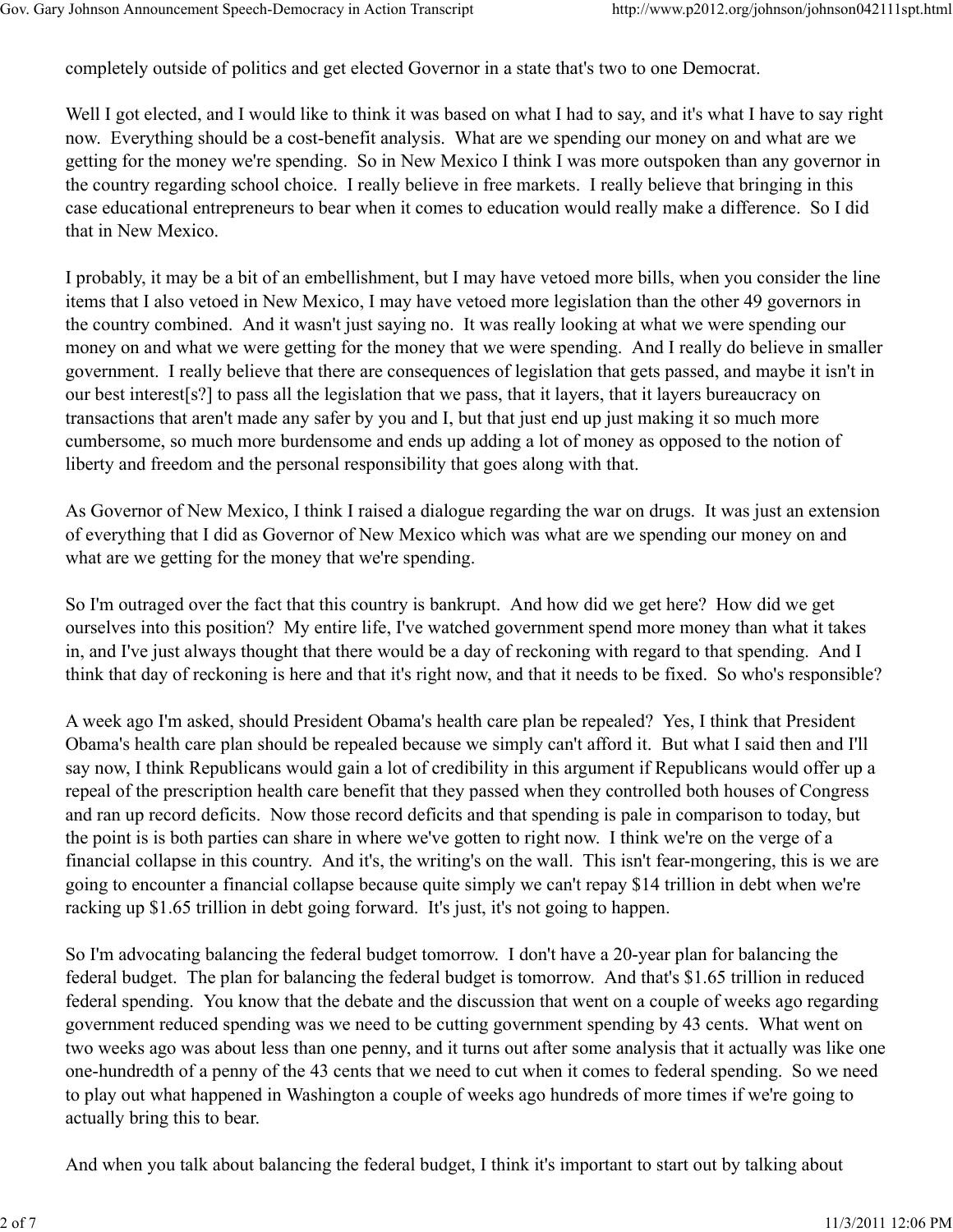Medicaid, Medicare, Social Security. It's not cutting Social Security; it's really making Social Security solvent so it's reforming Social Security. And it's defense spending. When it comes to Medicaid and Medicare, I think the federal government could simply block grant the states a fixed amount of money which would be 43 percent less than what we're currently spending, do away with all the strings, all the mandates, and give states the ability to deliver health care to the poor and those over 65. And that would be 50 laboratories of innovation. And I'll be talking about this this whole time running for President, the notion that this is about 50 states. That constitutionally this is country that we have. Our 50 laboratories of innovation all out in this notion of best practices, best practices get emulated. Of course there's going to be failure; failure gets avoided. But the notion that Washington knows best has us in the position that we're in right now, which is bankrupt.

When it comes to Social Security, Social Security is a problem that is pale in comparison to Medicare. Medicare is going to engulf the entire federal budget here in a very short amount of time if it's not brought under control, but Social Security, very simply. It's a system that needs to take in more money than what it pays out. So without raising taxes when it comes to Social Security, you could raise the retirement age, you could have means testing, you could change the escalator that's built into Social Security from the wage index to the inflation index. That third item would, as I understand it, in and of itself make Social Security solvent into the future.

And then when it comes to defense spending, can we cut 43-percent of our defense budget and still maintain a strong national defense? I believe that we can and we have an obligation to do that. We have an obligation to provide ourselves with a strong national defense, but I think a strong national defense is way different than what we're currently engaged in which in my opinion is just nation-building all across the world when we have our own nation to build. I would have been opposed to Iraq at the get-go. I thought we had the military surveillance capability to see Iraq roll out any weapons of mass destruction. If they would have done that I felt like we could have gone in and militarily addressed that situation. I thought if we went into Iraq we would find ourselves in a civil war to which there would be no end. Afghanistan, initially I thought that was totally warranted. That's what we have a military for. We were attacked; we attacked back. We are at war with Osama bin Laden and al Qaeda and we should remain vigilant to the terrorist threat, but after being in Afghanistan for about six months we'd effectively taken out al Qaeda. That was ten years ago. We're building roads, schools, bridges, highways and hospitals in Iraq and Afghanistan and we're borrowing 43 cents out of every dollar to do that. In my opinion that is just crazy. I think we should get out of Iraq and Afghanistan tomorrow. And for all the debate and discussion that we will have over that issue, all of which will be warranted, I just suggest to you we will have that same debate and discussion 25 years from now if that's when we finally decide to get out. And in the meantime we're going to continue to spend more money in those locations; we're going to continue to spend money that we don't have and worse yet a whole lot more men and servicewomen are going to end up losing their lives.

Libya. In the environment that I'm in right now, I've got to issue an opinion on everything right away and so Libya. I'm opposed to what happened in Libya A through Z. Starting out with where was the constitutional authority, where was the Congress check-off on us going into Libya? Where is it in the Constitution that says that because we don't like a foreign leader that we should go in and topple that foreign leader? And who are the rebels in Libya? Have we not injected ourselves into a civil war in Libya? And aren't there five other countries in the Middle East right now that qualify for the same military intervention that we have implemented in Libya. Under the umbrella of a no-fly zone Saddam Hussein existed for 12 years. Under the umbrella of a no-fly zone did the atrocities in Bosnia occur. So at what point then do ground troops become committed in Libya? And I think we've already seen that. The unintended consequence of government and it's actions— We take out Saddam Hussein and there goes the check to Iran, which may in fact be a military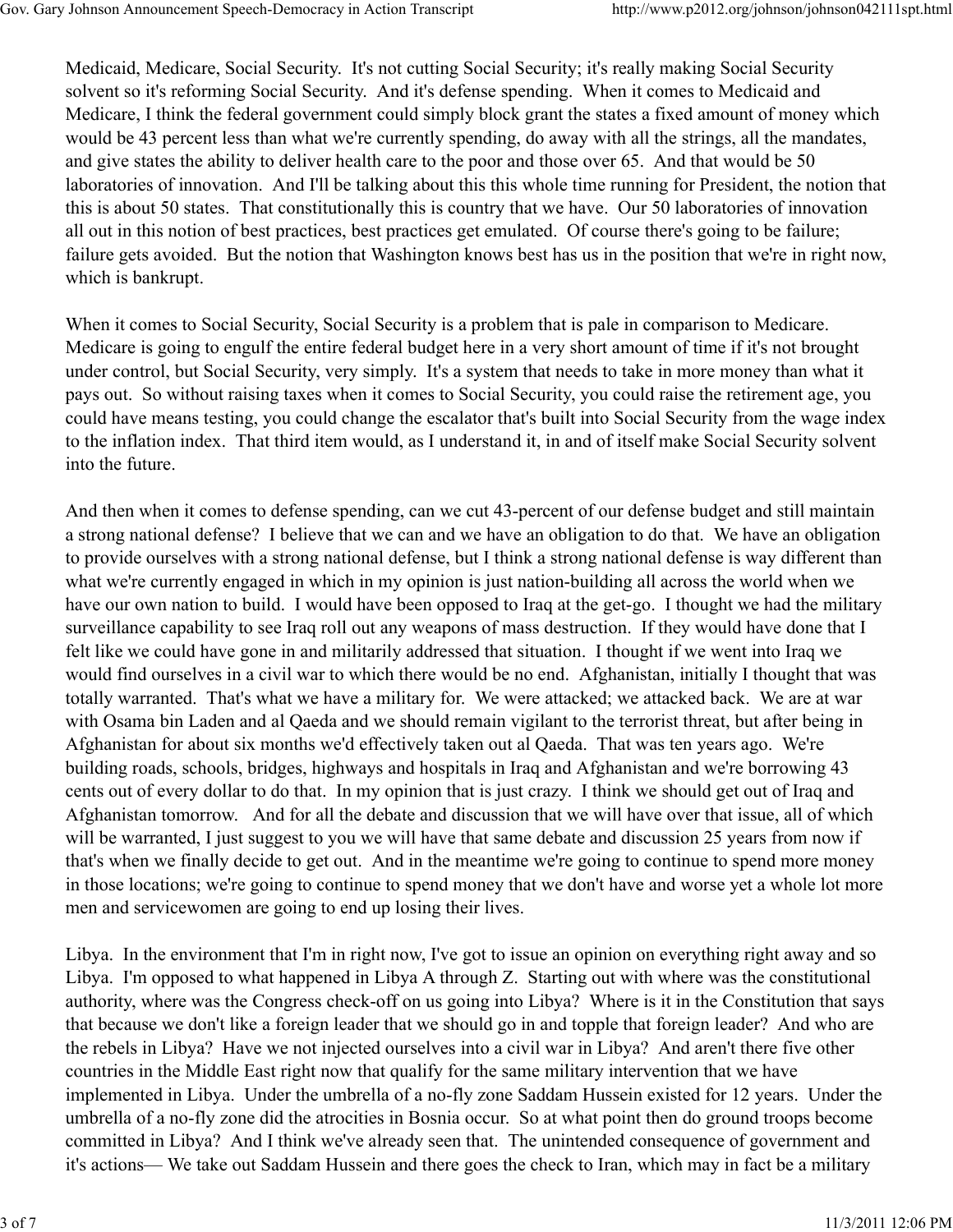threat or a— which may in fact be a security threat to the United States. I don't believe that at this point it exists at all, but it's something that we should remain vigilant toward and will remain vigilant toward.

So it goes on and on and on.

I believe in free markets. In what I'm going to embark on, the discussion, the debate will be over government, government regulation and free markets, and I am always the one that's going to defend free markets. I think when free markets are talked about in terms of here are the root of all our evils, I would always point out that well in fact it's the reason— the fact that we don't have free markets is the result of the problems that we end up having. It's government and the unintended consequences of government and its actions, picking winners and losers, picking winners and losers when it comes to business, picking winners and losers when it comes to banking, and picking winners and losers when it comes to foreign governments. The unintended consequence of government. And having been Governor of New Mexico, and having vetoed 750 pieces of legislation, I always tried to put myself in the position of what going to be the unintended consequence of this legislation? Was it going to make a difference in anyone's life in New Mexico, and weren't we going to end up just spending a whole lot more money when it came to these issues.

So looking at health care in this country, believing in free markets, believing that the government could really provide solutions when it comes to health care by just eliminating impediments for health care entrepreneurs to enter into the health care space to deliver better products, better services at lower prices. And by the way health care in this country is about as far removed from free market as it possibly could be. But always in this process, in this upcoming debate, in this upcoming discussion which I relish I'm going to be the one that's going to take on the defense of the free market system and how if it were actually applied it would make a difference.

Immigration right now I think is a really hot button issue. It's a debate, it's a discussion that should take place. I happen to think that immigration is really a good thing. I think that this country is based on immigration. I view immigration as a job creator not a situation that takes away jobs. Right now because of our convoluted immigration policies, kids from abroad are coming and getting educated in the United States, but because of our convoluted immigration policies we're sending them back to their countries of origin where ultimately they're going to employ tens of millions of Indians as opposed to tens of millions of Americans with businesses that would have started up, developed and been nurtured here in this country.

I advocate elimination of the corporate income tax, recognizing that it is a double tax and by eliminating the corporate income tax that would create tens of millions of jobs in this country very simply; this would be the place to start up, build, nurture businesses that are currently taking place in other countries. This corporate income tax was something that started out as zero in this country. Get back to that and that's where we'll really see some job creation.

But immigration. Immigration should be about work, not welfare. We have issues in this country regarding welfare. Are immigrants coming across the border and taking entry level jobs from Americans? Absolutely not, because we as Americans, we can sit at home and collect a welfare check that's just a little bit less money or the same amount of money for doing nothing. So I think we should make it as easy as possible for immigrants that want to come into this country to get a work visa. I'm not talking about citizenship, I'm not talking about a green card, permanent non-resident status; I'm talking about a work visa which would entail a background check and a Social Security card so that applicable taxes would get paid.

Regarding the 11 million illegal immigrants that are here in this country right now, this is one of those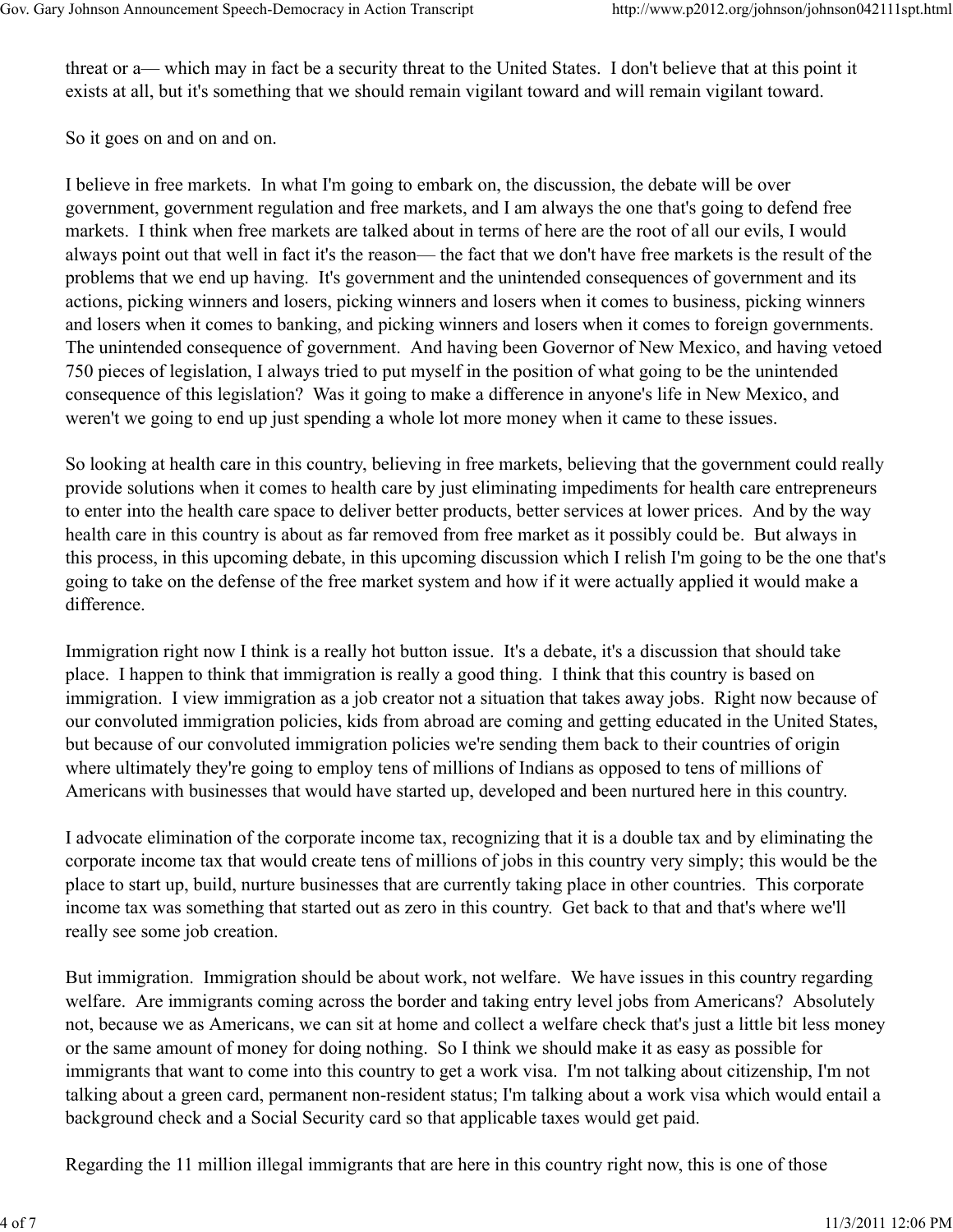unintended consequences of government. Government has made it impossible for individuals that want to come into this country and work to get a work permit, so they know that if they get across the border, even illegally, that they can get a job because they have dozens of friends and family that live in the United States, and if they can get across the border even illegally, they'll get that same job. When Ronald Reagan set up an amnesty period in the '80s he coupled that with putting the government in charge of quotas. Don't get the government involved in quotas, make it easy to get a work visa, let business determine whether or not there's a need for the labor. If there's not immigrants will go back to their countries of origin; if there is jobs available then we'll see those jobs filled. So there needs to be a grace period where the 11 million illegal immigrants that are here in this country right now can get a legal work visa. Legal work visa, background check, Social Security card so that taxes would get paid. The notion of building a fence across two thousand miles of border, the notion of putting the National Guard arm in arm across two thousand miles of border in my opinion would be a whole lot of money spent with very little if any benefit whatsoever.

And then as I've said regarding drug policy, legalize marijuana. Legalize marijuana and arguably 75-percent of the border violence with Mexico goes away because that's the estimate of the drug cartel's activities that are engaged in the trade of marijuana. Twenty eight thousand deaths south of the border over the last four years. If we can't connect the dots between violence and prohibition, I don't know if we ever will be able to. These are disputes that are being played out with guns rather than in the courts.

Let's really take a new look at all of these issues, and that's now back to my announcement here, my announcement here that I am seeking the Republican nomination for president of the United States, and that I look forward to the debate and the discussion that will take place. And this is a great country. This is a terrific country. We went to the moon; we can solve these problems that we have right now, which first and foremost is our insolvency. But we need to do this, we need to do this now. I wouldn't be here right now if what I was saying was being said. It's not being said. And the idea here is to actually— what I'm posing here is to take part in a contest to be the spokesperson for the Republican Party. And if the Republican Party doesn't have options, then perhaps the Republican Party checks off a name that isn't all that representative of what Republicans might believe. I happen to think that I speak on behalf of the majority of Republicans, but that's a contest that I'm engaged in here right now and I just look forward to the debate and the discussion that will follow. And if I didn't say it earlier, I had a Mr. Smith Goes to Washington experience as Governor of New Mexico. I recognize that there are a lot of Mr. Smiths that go to Washington, but I was one of them, and I really felt like I made a difference, and I really feel like I could make a difference in this whole process.

Thank you very much.

Take some questions, comments, any insults that any of you have.

# Q. Hi can you describe what your approach will be here in New Hampshire?

Describe my approach in New Hampshire. So I have been to about 34 states I think in the last 16 months and one of the places that I really enjoy more than anywhere is New Hampshire, which is really good because New Hampshire is really key in this whole process for me. I have to do and want to do really well in New Hampshire. So I'm going to spend a lot of time in New Hampshire where you can go from obscurity to prominence overnight with a good showing in New Hampshire. So I'm going to go out on a limb here and say that I won't be outworked when it comes to being in New Hampshire and talking to people.

Q. Is that why you chose New Hampshire to make your announcement?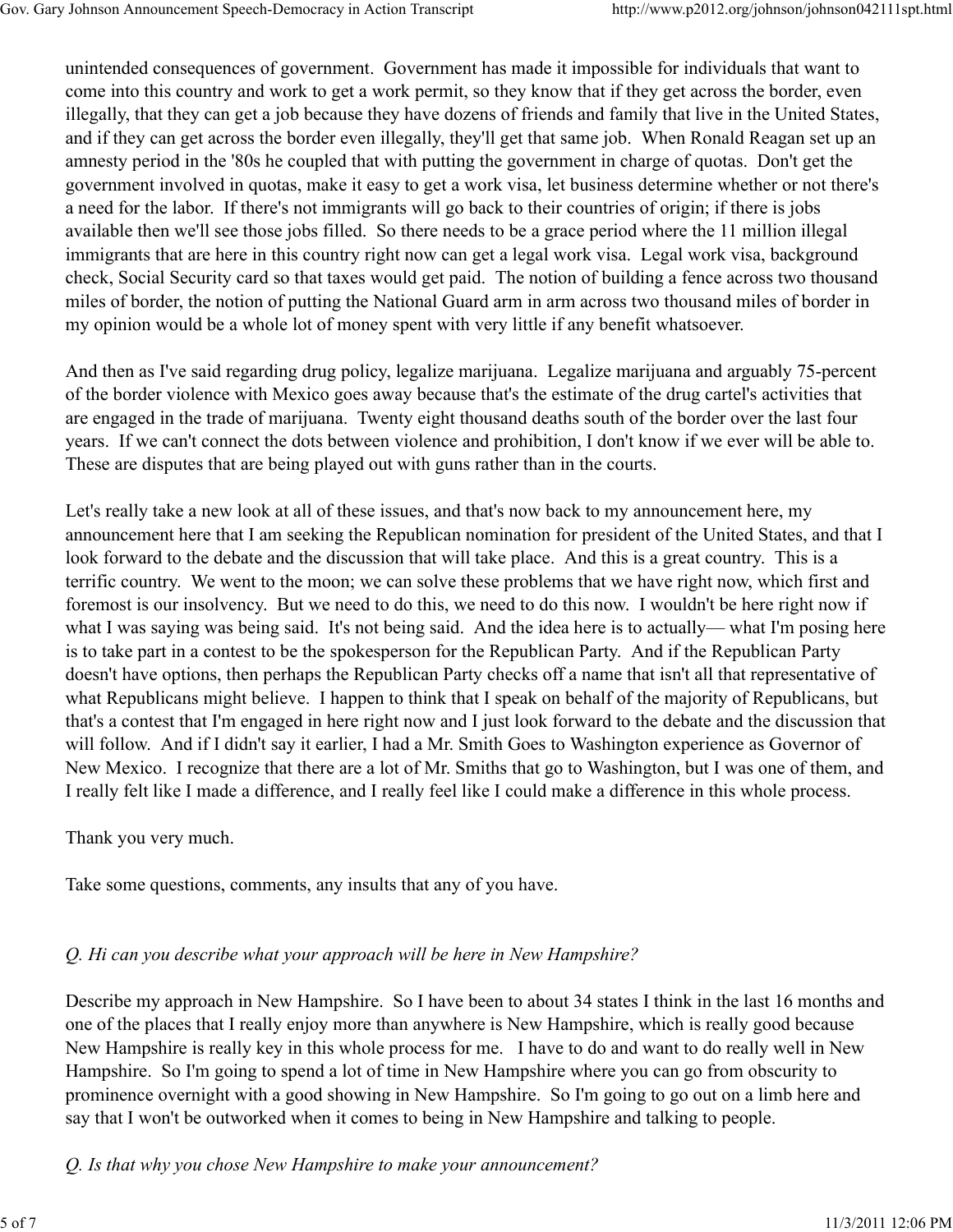Yes it is. It is. It's key to the equation. It's key to the equation to do well in the early primary states where again you can go from obscurity to being in a place where the lights don't shine any brighter. And I love retail politics. I love the fact that it's really a one on one discussion, debate. I love that fact in New Hampshire, and I saw this right off the bat. You know— what do you think about, what do you think about Mitt Romney for President? Well you know I've only talked to him a couple of times, I'm having him over for dinner on Thursday night, but I'm still undecided; I need to meet them all. I like that.

### Q. What's different about your platform from Ron Paul's?

You know I'll let— I ran two campaigns for governor where I didn't mention my opponent in print, radio or television. The idea was to present ideas. The idea was to give people a choice as opposed to the lesser of two evils. So when it comes to me and comparing myself to others, I'm not the person to talk to. I'd let you draw those conclusions.

#### Q. If you bypass the exploratory committee, then how do you approach fundraising?

Bypass the exploratory committee? Well first of all, I'm committed to doing this so why do an exploratory committee if I'm committed to do this? So fundraising is obviously part of this. We intend to have a very aggressive online fundraising campaign that the website would have gone up I think just like 20 minutes ago, and it's GaryJohnson2012.

## Q. Governor, one of the things I haven't heard you talk much about and it's very important to New Hamsphire is gun control. Could you talk a little bit about where you stand on that issue?

Well when it comes to gun control I absolutely support the 2nd Amendment. As Governor of New Mexico back in 1995 concealed carry was something that was being hotly debated. I just saw that as an issue that would actually lead to less gun violence. That would be supporting concealed carry, so in New Mexico I would have been able to have signed legislation allowing concealed carry in New Mexico, believing that it would lead to less overall gun violence, and I think we've seen that played out, given that so many states have passed that and that it has come to pass.

Q. Donald Trump joked that Mitt Romney didn't have enough money. We've got Romney, Huntsman probably Trump, all multi-millionaires in this race. The president is talking about raising as much as a billion dollars for his re-election campaign. How can you compete in that market?

Well, good question. How can you compete in a market that takes so much money? We really believe that we're going to raise enough money to be competitive, and to go along with raising that amount of money, enough money to be competitive—and this would be in the Republican primary, obviously that's going to involve a lot of work, and it's going to involve some entrepreneurialship on our part to do things in a better, more effective way. So I have no complaints about the way, about the process. Having run for Governor of New Mexico, I just, I don't have any complaints. The rules are what they are, and I accept that and expect to do well in this process.

#### Q. How do you feel about unions?

How do I feel about unions? You know I just have one issue with unions. Just one, and that is that union has— Let's just use two hypothetical members of the union. That of those two hypothetical members of the